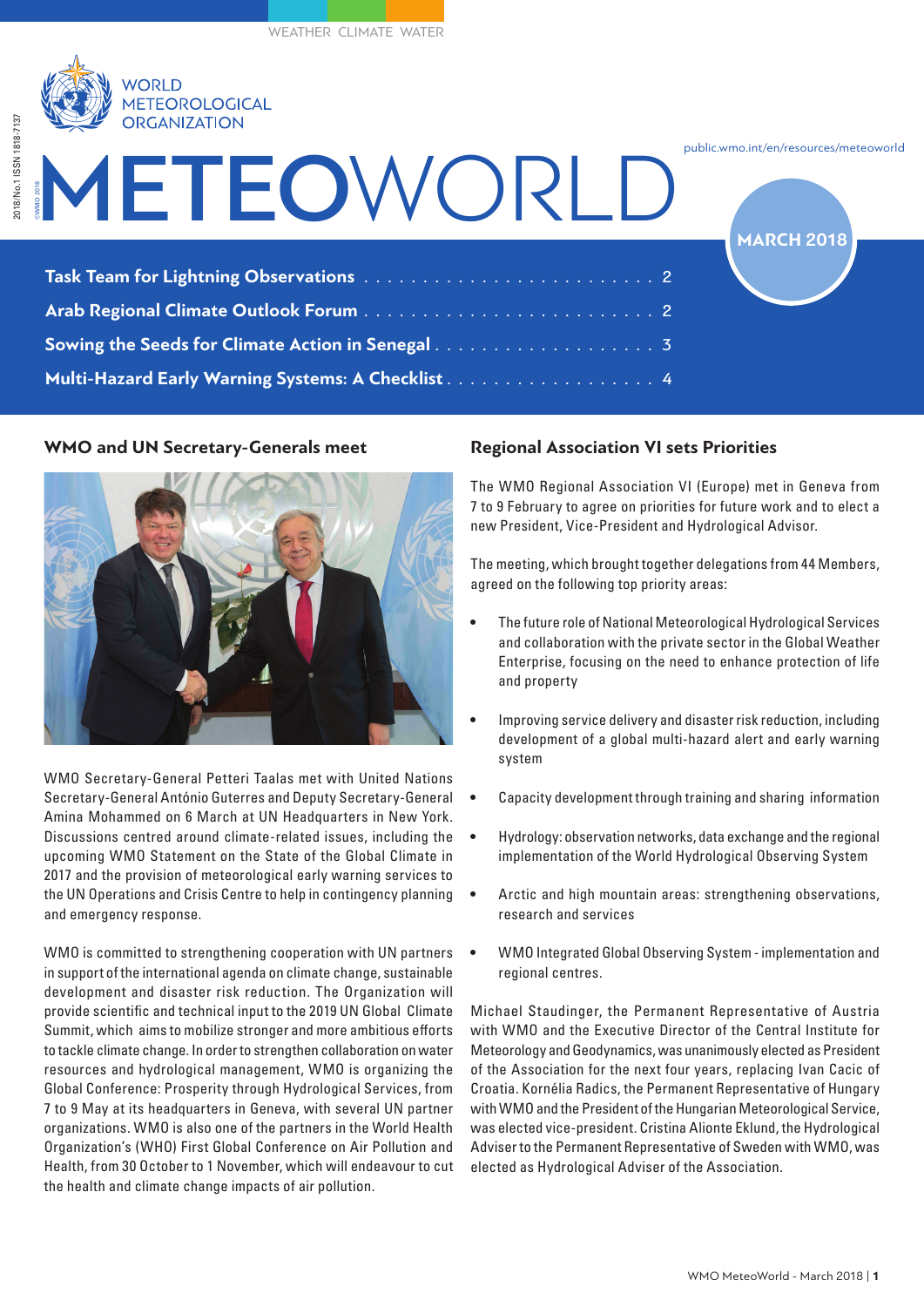## **Task Team for Lightning Observations**

The implementation plan, *The Global Observing System for Climate: Implementation Needs", GCOS-200, October 2016*, of the Global Climate Observing System (GCOS) introduced lightning as a new Essential Climate Variable. Lightning is a proxy for severe storms and, therefore, relevant for climate monitoring. Measurements of lightning have, in recent years, become more extensive. New satellite instruments have also further enhanced their observation. In October 2017, GCOS and the WMO Commission for Climatology (CCl) established a Task Team on Lightning Observations for Climate Applications. The Task Team met for the first time in February in Washington DC to discuss a work plan, which would address opportunities and challenges of climate applications for lightning observations, observational requirements, metadata standards, and data access and exchange between the public and private sectors.

Since operational monitoring of lightning only began in the late 20th century, long term lightning time series in regard to thunderstorm activities are still limited for climate change monitoring. To fill this information gap, the Task Team started a worldwide initiative to locate thunder day observations, which are a proxy for lighting, in order to supplement the NOAA Global Surface Summary of the Day (GSOD) with thunder day data prior to 1972.The Task Team relies on the input of the respective communities for its recommendations.

As one of the first steps, a survey is planned in order to get more detailed information on existing networks and their data. For this and other efforts, the Task Team encourages the community to provide comments on any of the goals listed above. These comments can be submitted to Valentin Aich vaich@wmo.int. For more information, please visit the GCOS website (gcos.wmo.int) or read the meeting report (1st Meeting of the GCOS/CCl Task Team on Lightning Observations for Climate Applications (TTLOCA-1), GCOS-213) in the WMO Library.

## **Arab Regional Climate Outlook Forum**

The League of Arab States (LAS), with support from WMO and the Economic and Social Commission for West Asia (ESCWA), organized a meeting of the Technical and Scientific Committee for the Arab Climate Outlook Forum (ArabCOF) in Cairo, Egypt, from 13 to 14 February, followed by a training workshop on sand and dust storms (SDS) in the Arab Region. The meeting addressed issues related to institutional, financial and technical aspects of the climate outlook and made decisions and recommendations to be submitted to the Permanent Committee for Meteorology of the LAS.

In particular, participants proposed to conduct two Forums per year to issue seasonal outlooks for spring and winter, alternating with online sessions for the autumn and summer outlooks. They also agreed to create a dedicated ArabCOF website within the Regional Knowledge Hub developed by the Regional Initiative for Assessment of Climate Change Impacts on Water Resources (RICCAR) Project. Key regional and national users will be engaged in the spring and winters forums. Future Forums will also be preceded by training workshops on different aspects of seasonal prediction. Participants recognized the central role of WMO Regional Climate Centres (RCCs) and discussed ways to ensure the coverage of the entire ArabCOF domain by RCC products.

The technical discussions centred on climate features and the main climate drivers for the ArabCOF region, shared the national seasonal outlooks for the coming spring, and also looked at products from RCCs,

Global Producing Centres for Long Range Forecasts (GPCLRFs), and the Lead Centre for Long Range Forecasts Multi-Model Ensemble (LC LRFMME). The Climate Predictability Tool (CPT) was introduced to participants in a short hands-on training session and the participants developed a consensus-based seasonal climate outlook.

The SDS training session was organized by the LAS with support of WMO, ESCWEA and UN Environment in collaboration with the European Organization for Exploitation of Meteorological Satellites (EUMETSAT), the State Meteorological Agency of Spain (AEMET) and the Barcelona Supercomputer Centre (BSC). The aim of the session was to enhance the technical capacities of operational and research meteorologists from the Arab States in the analysis, prediction and projection of SDS events, including the use of ground and satellite observations of dust, dust storm modelling and prediction, dust classification, and data assimilation in dust models. Participants discussed opportunities for furthering collective work in order to coordinate joint SDS activities and the priorities to fill gaps and enhance SDS technical capacities in the Arab region NMHSs. Based on these discussions, the participating international organizations looked at how they could support the SDS activities of the NMHSs in the region.

Climate experts from 8 Arab States as well as representatives from WMO, ESCWA and Gulf Cooperation Council (GCC) attended the Forum. While experts from 14 Arab States as well as from UN Convention for Combating Desertification (UNCCD) and the Burkina Faso National Meteorological Service participated in the training workshop. Both events were hosted by the Egyptian Meteorological Authority.

#### **Weather Radar Data Quality and Standardization**

WMO and the Association of the Southeast Asian Nations (ASEAN) ran a joint Training Workshop on Weather Radar Data Quality and Standardization in Bangkok, Thailand, from 5 to 13 February. The workshop addressed the common challenges for severe weather monitoring and forecasting in Southeast Asia, where capacity-building in weather radar techniques is a crucial concern for a lot of NMHSs.

Participants learned about weather radars through theoretical and practical sessions. They attended a series of lectures which treated basics, maintenance, dual-polarization technologies, data quality control and Quantitative Precipitation Estimation methods. Hands-on training sessions covered quality control and studied a disaster event using meteorological data, including weather radars. At the end of the workshop, the participants considered concrete plans to enhance weather radar observation in their NMHSs and discussed ways to expand the regional radar network in Southeast Asia. They agreed that the network was beneficial to every NMHS and that its expansion should be achieved through regional cooperation.

Radar experts from 10 SEA NMHSs participated in the workshop, hosted by the Thai Meteorological Department (TMD) with support from Japan Meteorological Agency (JMA).

#### **Niger Releases First Health Climate Bulletin**

In December 2017, Niger released its first Health Climate Bulletin, which was produced by the multidisciplinary Climate-Health Group. The Bulletin, which provides a co-developed climate product for the health sector, was developed with support from the Climate Services for Increased Resilience in the Sahel project, a Global Framework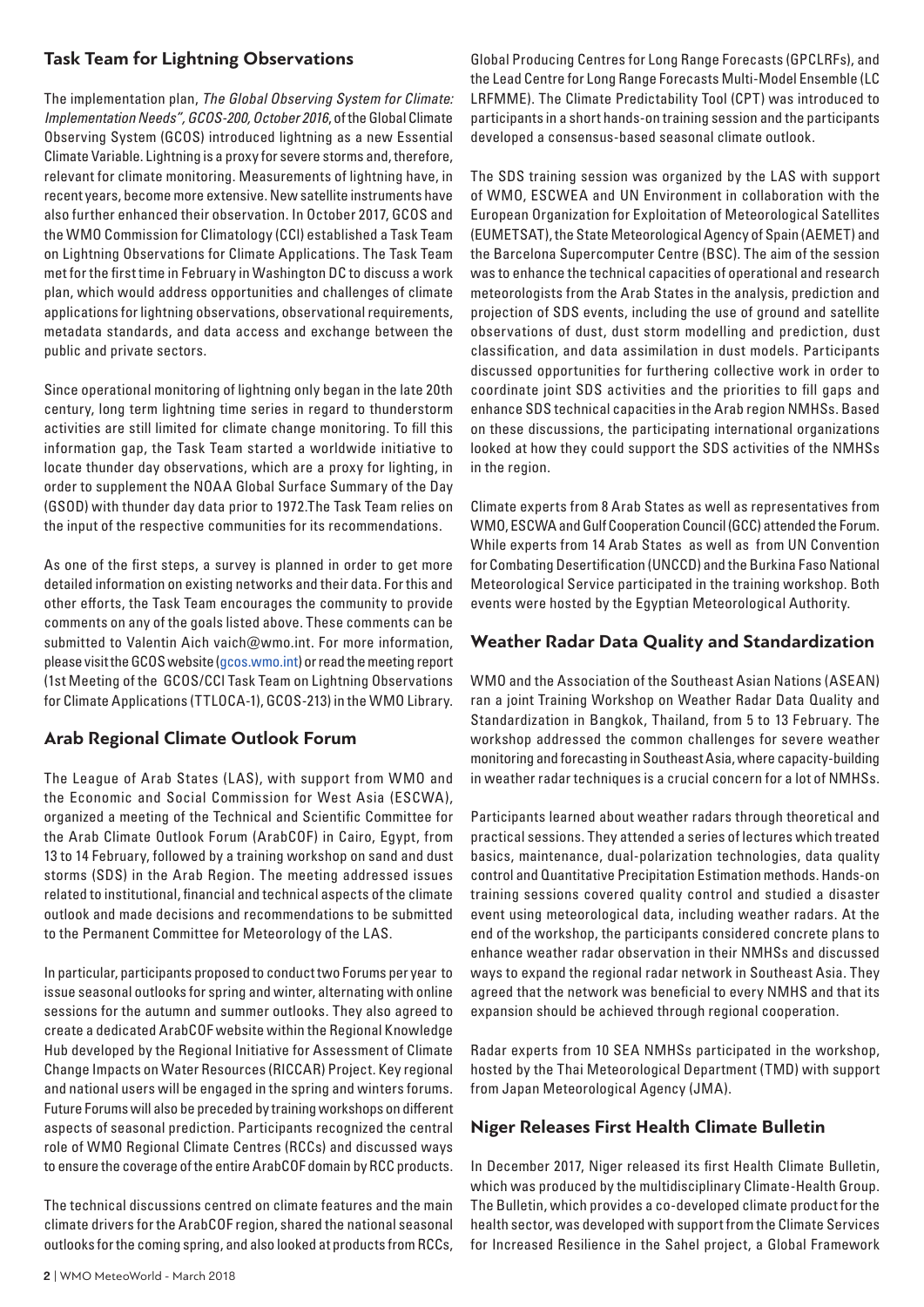for Climate Services (GFCS) initiative funded by the United States Agency for International Development (USAID).



The first edition of the Bulletin focuses on meningitis in Niger – located in the "Meningitis Belt" of Africa and regularly confronted with devastating outbreaks from various strains of the disease. Climate information can help Niger monitor the environmental suitability for meningitis outbreaks since humidity, dust and wind have been proven to be good predictors of where and when seasonal outbreaks of meningitis may occur. Regular updates on dust and wind conditions in Niger can help health authorities plan vaccination campaigns to improve the country's coverage against this disease, especially in areas at heightened risk of an outbreak.

The Climate-Health Group is composed of nine member institutions. The Bulletin draws from data collected from Niger's Direction de la surveillance et de la riposte aux épidémies (DSRE), Centre for Medical and Health Research (CERMES) and Direction de la Météorologie Nationale (DMN) as well as from the African Centre of Meteorological Application for Development (ACMAD). It provides an analysis of the climactic conditions as well as an epidemiological overview of Niger. The Bulletin was distributed to approximately 1 500 recipients.

## **Sowing the Seeds for Climate Action in Senegal**

In Senegal, cereal production is estimated to have increased by 20% in 2017 compared to 2016. Experts will investigate how much climate services contributed to this improvement in the coming years, given Senegal's dedication to ramping up climate services in the country.

On 28 November 2017, the government of Senegal signed a decree establishing the country's National Framework for Climate Services (NFCSs), taking Senegal one step closer to protecting its vulnerable communities from climate shocks. National frameworks coordinate the delivery of climate services to ensure that information provided to decision-makers are authoritative, dependable and tailored to user needs. This milestone was reached with support from the Climate Services for Increased Resilience in the Sahel project, a Global Framework for Climate Services (GFCS) initiative funded by USAID.

The signing of the decree paves the way for the formal launch of Senegal's NFCS. Following the launch, an Interministerial Council on Climate Services will be established to help ensure that sciencebased climate information and prediction are integrated into planning, policy and practice. Senegal's ministries have been involved from the beginning, having participated in the country's first National Climate Outlook Forum in June 2017. The forum brought together some 60 experts to study the country's seasonal rain forecast and

its implications on food security, health, disaster risk management, energy and water management.

Training on climate services for various sectors is also in the pipeline for Senegal. The Senegalese Meteorological Service (ANACIM) has been working closely with the country's various climate service user groups to ensure that their needs are met. A National Consultation identified priority interventions for agriculture, health and energy sectors, as well as the capacity development needed to implement these activities. ANACIM also benefited in July 2017 from a climate training workshop conducted by the United States National Oceanic and Atmospheric Administration (NOAA) Climate Prediction Center at the African Centre of Meteorological Applications for Development (ACMAD).

Representatives from ANACIM and the ministries of agriculture, food security, hydrology and markets meet every 10 days to jointly review the 10-day forecast and the status of the rainy season, run-off in main rivers, food security, vegetation growth and trade.

## **Demonstration Phase of the Southeast Asia RCC**

The Southeast Asia Regional Climate Centre Network (SEA RCC-Network) demonstration phase, which started on 7 November 2017, has opened the door for seasonal climate services and products to support the region's NMHSs.

The SEA RCC-Network was proposed at the RA V (South-West Pacific) session held in Jakarta in May 2014. The Meteorological Service Singapore (MSS) completed the SEA RCC-Network Implementation Plan, endorsed by the RA V Management Group on March 2017, with contributions from regional partners Badan Meteorologi, Klimatologi dan Geofisika (BMKG), Indonesia and Philippine Atmospheric, Geophysical and Astronomical Services Administration (PAGASA). The SEA RCC-Network collectively fulfils the four mandatory functions of an RCC, namely long-range forecasting led by MSS, climate monitoring led by PAGASA, operational data services led by BMKG, and training led by all three partners. MSS is the Network coordinator.

A number of standard RCC products can be accessed through the demonstration site: ccrs.weather.gov.sg/sea-rcc-network. Over time, these products will be enhanced and more will be added to better meet the requirements of the region's NMHSs. In 2018, the RCC will explore the Climate Watch System and the issuing of advisories to alert NMHSs and end users. Relevant climate anomalies for the region include heat waves, drought, or excessive rainfall.

At a later stage, the RCC will expand its work to cover climate projections as well as outlook and monitoring products on the sub-seasonal timescales. The region would also like to have finer resolution, skilful seasonal predictions; the viability of which needs to be assessed. Given the challenges in sustaining a wide spectrum of products and services, the development and operationalisation of these products needs to go hand-in-hand with other regional initiatives.

The setting up of the RCC-Network for Southeast Asia is a timely and critical development to ensure increased awareness and preparedness for climate related calamities in the region's NMHSs. The SEA RCC-Network presents a good opportunity for pooling resources among NMHSs to enhance climate services.